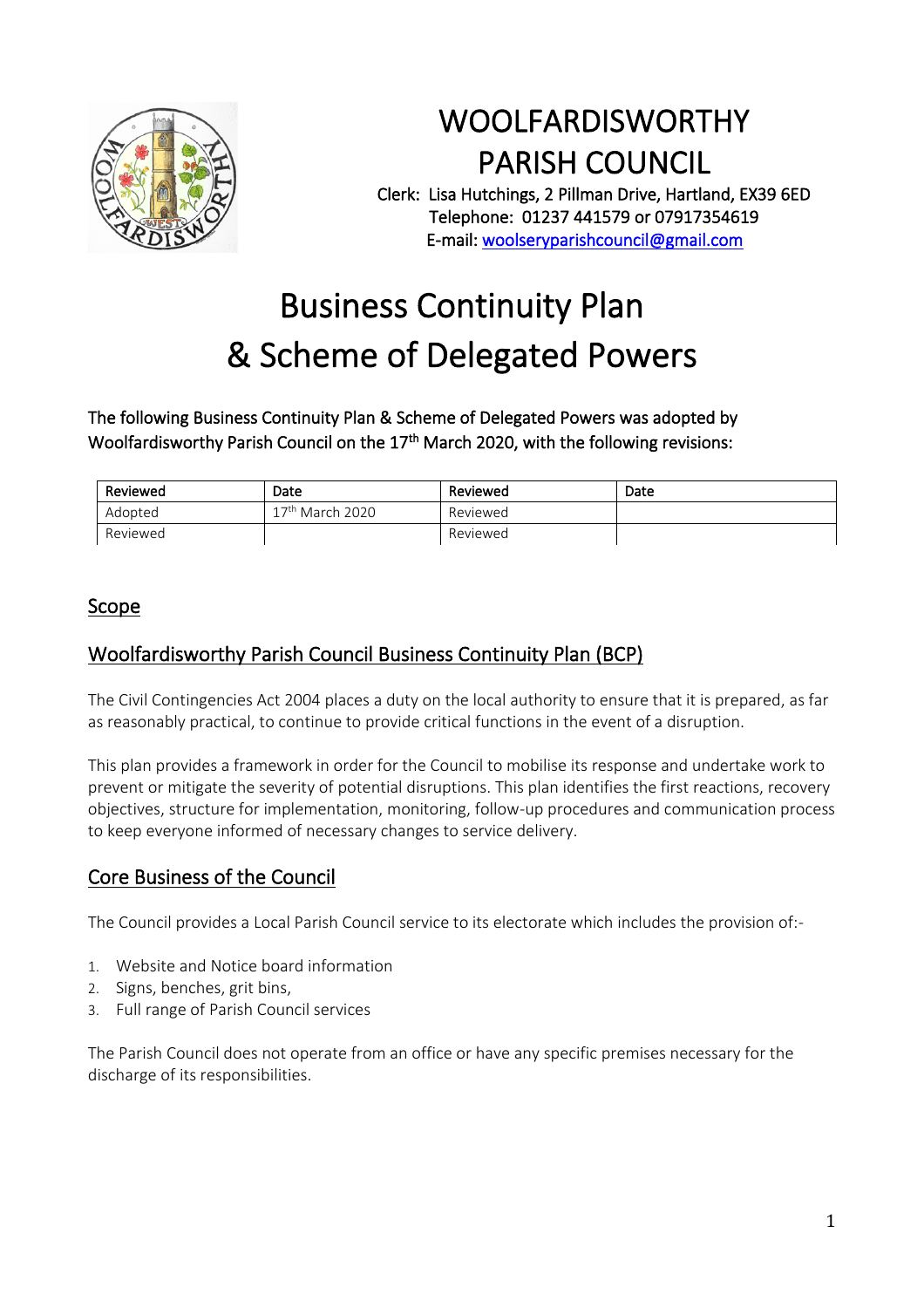# Risks which could invoke the BCP

- 1. National Disasters/Weather Related Problems
- 2. Virus preventing the Parish Council from holding its monthly meeting
- 3. Fire
- 4. Flood
- 5. Staff/Councillors through resignation
- 6. Staff/Councillors through death
- 7. Staff/Councillors through long-term injury/sickness
- 8. Staff/Councillors through death or serious injury whilst working for the Council
- 9. Equipment theft breakage or major damage
- 10. Loss of Council records through theft, fire or corruption of files

# Parish Council Contacts

| Position     | Name                  | <b>Address</b>  | Phone / Email                    |
|--------------|-----------------------|-----------------|----------------------------------|
| Chairman     | Martin Hill           | 32 Old Market   | 01237 431102 (h)                 |
|              |                       | Drive           | martinwhill@btinternet.com       |
|              |                       | Woolsery        |                                  |
|              |                       | <b>EX39 5QF</b> |                                  |
| Councillor   | Laura Spittles        | The Old Shippen | 01237 431342                     |
|              |                       | Bucks Cross,    | lpspittles@gmail.com             |
|              |                       | <b>EX39 5DP</b> |                                  |
| Councillor   | Roger                 | Duerdon Farm    | 01237 431 320                    |
|              | Heywood               | Woolsery        | duerdonfarm@aol.com              |
|              |                       | <b>EX39 5QY</b> |                                  |
| Councillor   | Alastair              | The Granary     | 01237 431941                     |
|              | Ashworth              | Higher Venn     | alastair.ashworth@btinternet.com |
|              |                       | Woolsery        |                                  |
|              |                       | <b>EX39 5RQ</b> |                                  |
|              |                       |                 |                                  |
| Councillor   | India Lucas-          | 6 Back Street   | 07805 103832                     |
|              | Odgers                | Woolsery        | india@woolsery.com               |
|              |                       | <b>EX39 5QR</b> |                                  |
| Councillor   | <b>Steve Harding</b>  | 29 Old Market   | 01237 431532                     |
|              |                       | <b>Drive</b>    | Steve.stroxworthy@gmail.com      |
|              |                       | Woolsery        |                                  |
|              |                       | <b>EX39 5QF</b> |                                  |
| Councillor   | <b>Vicky Hastings</b> | 4 Meadow Court  | 07469 928248                     |
|              |                       | Woolsery        | shaun m 84@hotmail.com           |
|              |                       | <b>EX39 5EY</b> |                                  |
| Councillor   | Sharon Hill           | 1 Cross Park    | 01237 431491                     |
|              |                       | Woolsery        | sharonhm@btinternet.com          |
|              |                       |                 |                                  |
| Parish Clerk | Lisa Hutchings        | 2 Pillman Drive | 07917 354619                     |
|              |                       | Hartland        | woolseryparishcouncil@gmail.com  |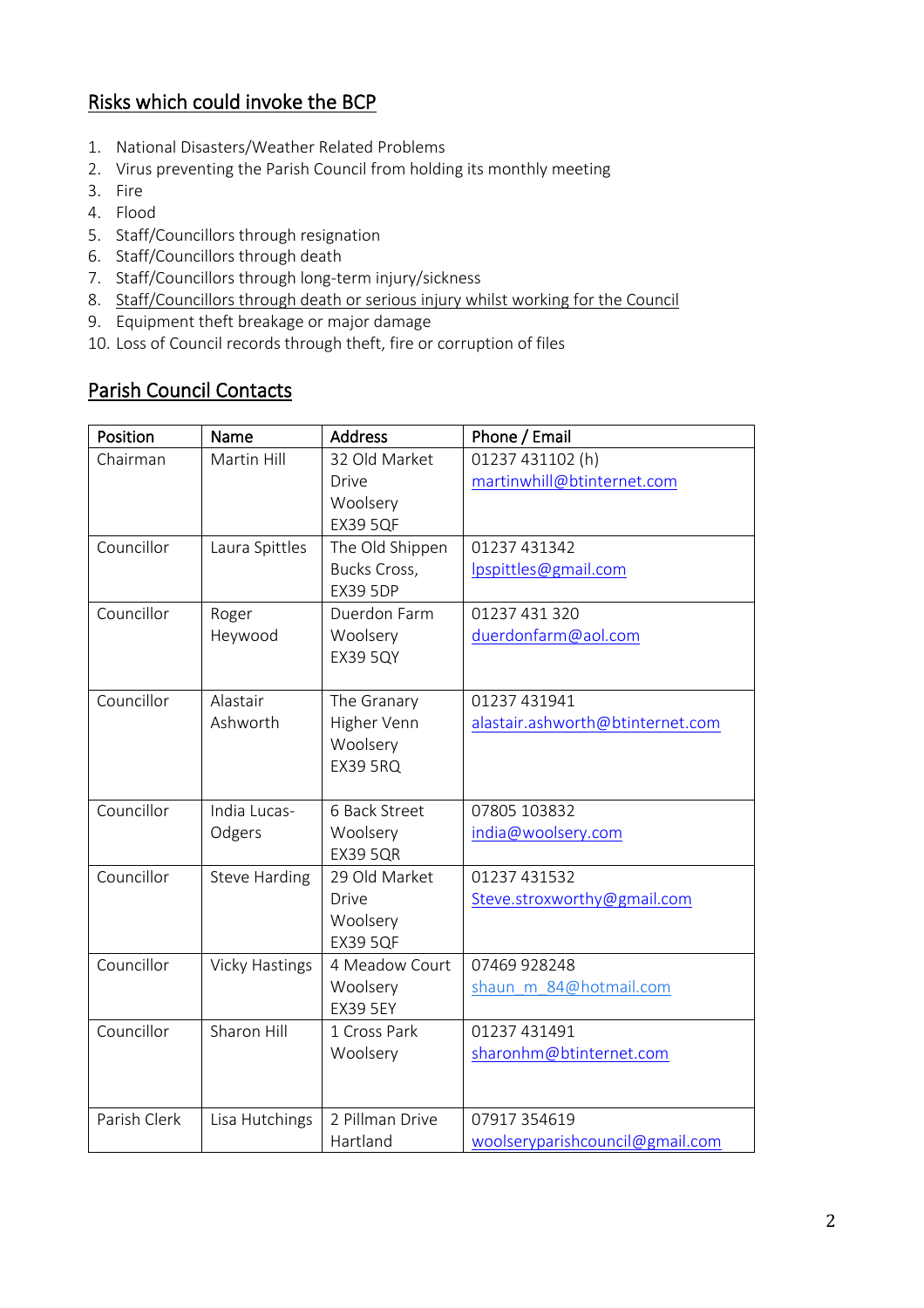# Emergency Contacts

| Contact for                     | Name                | Company/<br>Location | <b>Contact Details</b>           |
|---------------------------------|---------------------|----------------------|----------------------------------|
| <b>Torridge District</b>        | Customer            | Bideford             | 01237 428700                     |
| Council                         | Services            |                      | customerservices@torridge.gov.uk |
| Devon County                    | Customer            | Exeter               | 0345 155 1015                    |
| Council                         | Services            |                      | customerservices@devon.gov.uk    |
| Trees:                          | Highways            | Exeter               | 0345 155 1004                    |
| Fallen/Dangerous                |                     |                      | devon.gov.uk                     |
| Street Furniture:               | Parish              |                      | Report a problem                 |
|                                 | Council             |                      | 07917 354619 (Parish Clerk)      |
| Broken / dangerous              |                     |                      |                                  |
| Roads, pavements,               | Highways            | Exeter               | 0345 155 1004                    |
| street signs etc                |                     |                      | devon.gov.uk                     |
|                                 |                     |                      | Report a problem                 |
| Street lights                   | Highways            | Exeter               | 0345 155 1004                    |
|                                 |                     |                      | devon.gov.uk                     |
|                                 |                     |                      | Report a problem                 |
| Waste disposal/fly              | Torridge            | Bideford             | 01237 428700                     |
| tipping/dead animals            | District<br>Council |                      | customerservices@torridge.gov.uk |
| Death of an                     | Health and          |                      | 0345 300 9923                    |
| Employee whilst on              | Safety              |                      |                                  |
| Council business                | Executive           |                      |                                  |
|                                 |                     |                      |                                  |
| Devon and Cornwall              |                     | Exeter               | 101 or                           |
| Constabulary                    |                     |                      | 999 in an emergency              |
| Electrical                      | Western             | Bristol              | 0800 6783 105                    |
| Emergencies                     | Power               |                      |                                  |
|                                 | Distribution        |                      |                                  |
| Gas Emergencies                 | Wales and           | Bridgwater           | 0800 912 2999                    |
|                                 | West                |                      |                                  |
|                                 | Utilities           |                      |                                  |
| Water supply and                | South West<br>Water | Exeter               | 0344 346 1010                    |
| sewerage service<br>emergencies |                     |                      |                                  |
|                                 |                     |                      |                                  |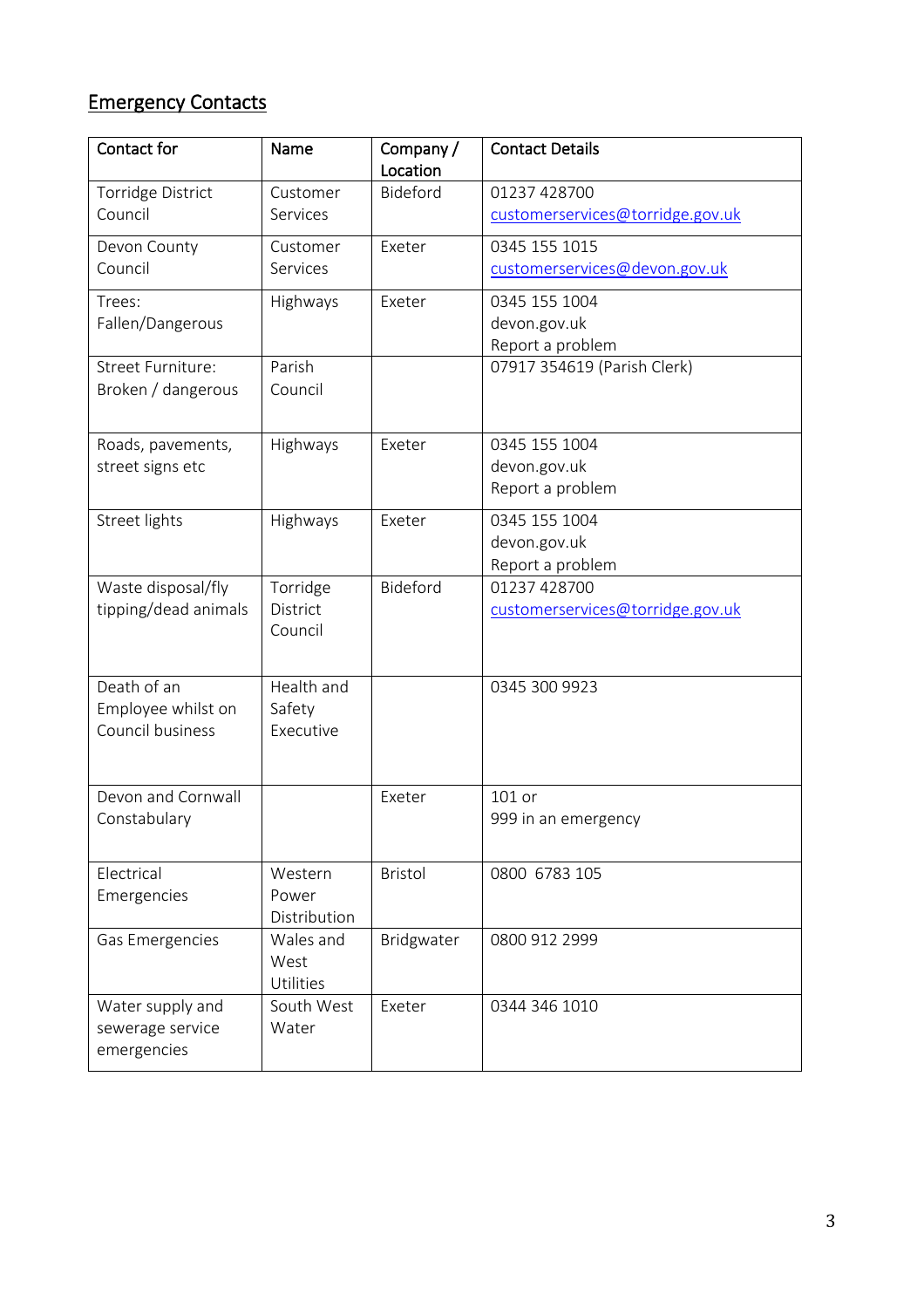| <b>TIMELINE</b>                                                                                          | <b>24 HOURS</b>                                                                                                         | <b>WITHIN 7 DAYS</b>                                                            | <b>WITHIN 1 MONTH</b>                                                                                                       | <b>WITHIN 3</b><br><b>MONTHS</b>                        |
|----------------------------------------------------------------------------------------------------------|-------------------------------------------------------------------------------------------------------------------------|---------------------------------------------------------------------------------|-----------------------------------------------------------------------------------------------------------------------------|---------------------------------------------------------|
| <b>Recovery Steps</b><br>Area                                                                            | Immediate Response &<br>Actions                                                                                         | Management<br>Response                                                          | <b>BUSINESS</b><br><b>CONTINUITY</b><br>Rebuild<br>Confidence                                                               |                                                         |
| Loss of Clerk due<br>to sudden/long-<br>term illness,<br>incapacity or<br>death                          | Inform Chair Inform<br>Members                                                                                          | Decide on<br>temporary cover<br>strategy                                        | Report to Full Council<br>Provide replacement<br>and/or begin<br>recruitment<br>procedures                                  | Review position<br>and procedure for<br>improvements    |
| Loss or serious<br>injury to member<br>of staff whilst<br>carrying out<br>Council duties                 | Inform Clerk & Chair<br>Inform HSE                                                                                      | Decide on<br>temporary cover<br>strategy and<br>answer to the HSE               | Report to Full Council<br>Provide replacement<br>and//or begin<br>process of<br>recruitment or<br>temporary cover<br>period | Review position<br>and procedure<br>for<br>improvements |
| Loss of Council<br>membership due<br>to multiple<br>resignations<br>(causing Council<br>to be inquorate) | Inform all remaining<br>members of Council /<br>Torridge District Council<br><b>Elections Department</b>                | Decide on<br>temporary working<br>strategy for<br>immediate Council<br>business | Instigate by-election<br>procedure/co-option<br>procedure as advised<br>by Torridge District<br>Council                     | Review position<br>and procedure for<br>improvements    |
| Loss of Clerk/staff<br>members due to<br>resignation or<br>dismissal                                     | Inform Members                                                                                                          | Decide on<br>temporary cover                                                    | Process of recruitment<br>or temporary cover<br>period Provide<br>replacement                                               | Review position<br>and procedure for<br>improvements    |
| Loss of Council<br>documents due to<br>fire                                                              | Inform Chair Inform<br>Insurers                                                                                         | Review position                                                                 | Report incident to Full<br><b>Council Meeting</b>                                                                           | Review position<br>and procedure for<br>improvements    |
| Loss of Council<br>electronic data<br>due to fire, flood,<br>breakdown or<br>theft<br>or breakdown       | Inform Chair<br>Inform police (if<br>applicable)                                                                        | Install backup<br>files on<br>temporary<br>equipment                            | Report incident to<br><b>Full Council Meeting</b><br>Provide replacement<br>equipment                                       | Review position<br>and procedure<br>for<br>improvements |
| Local disaster                                                                                           | Inform all members of<br>Council/<br>Clerk/Employees.<br>Contact with relevant<br>emergency services, if<br>appropriate | Review position                                                                 | Call Extra-ordinary<br>Meeting of Council to<br>discuss position and<br>any necessary action                                | Review position<br>and procedure<br>for<br>improvements |